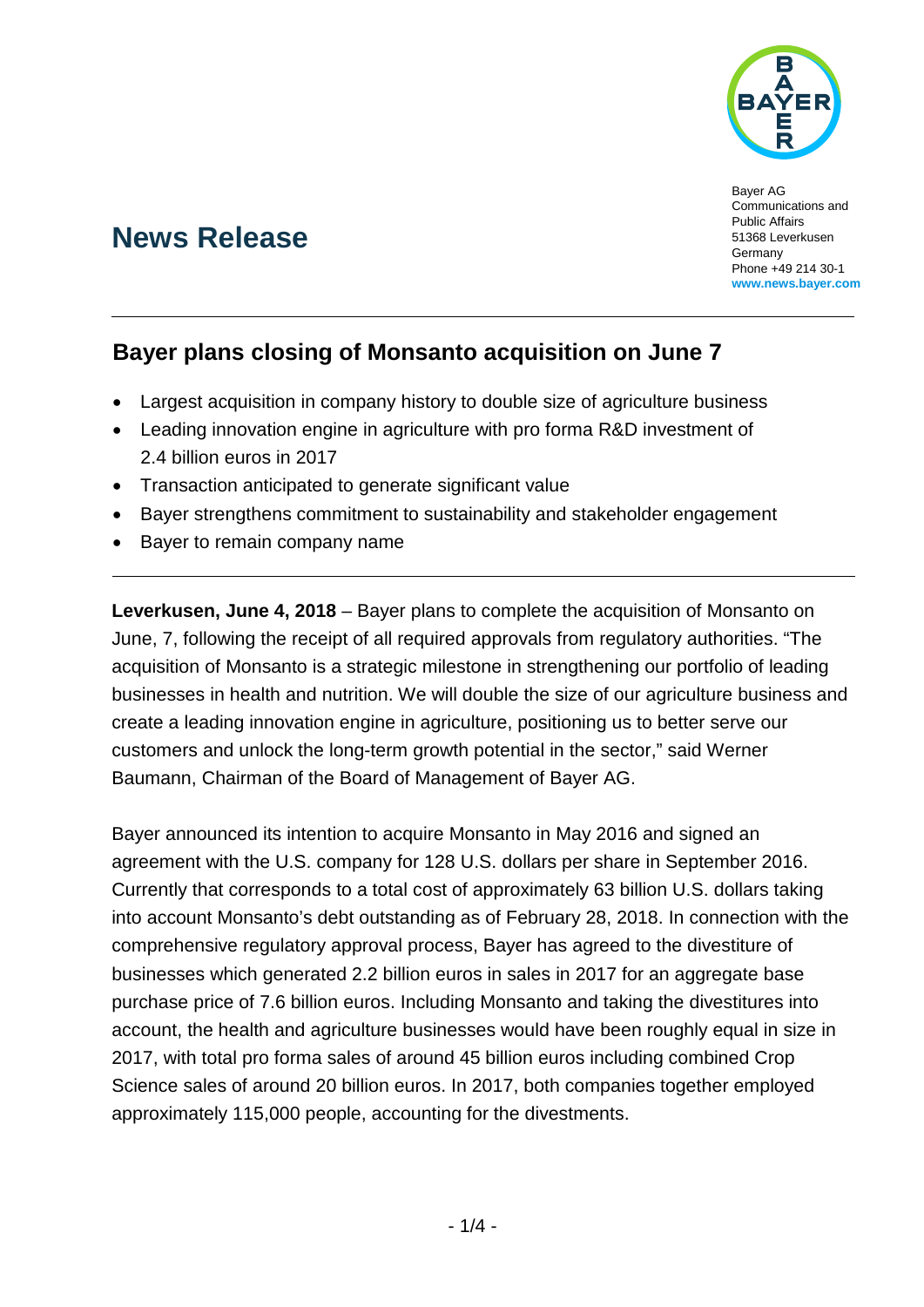The acquisition is anticipated to generate significant value. Bayer expects a positive contribution to core earnings per share starting in 2019. From 2021 onward, that contribution is expected to be double-digit percentage. Moreover, adjusted for divestments, Bayer expects synergies to deliver annual contributions of 1.2 billion U.S. dollars to EBITDA before special items as of 2022.

In order to acquire Monsanto, Bayer secured initial bridge financing of 57 billion U.S. dollars. As announced in September 2016, this is being refinanced by a combination of equity and debt transactions, some of which have already been completed. The final equity measure will be a rights issue, which was announced yesterday.

Bayer will become the sole shareholder of Monsanto on June 7. According to the conditional approval from the United States Department of Justice, the integration of Monsanto into Bayer can take place as soon as the divestments to BASF have been completed. This is expected to be in approximately two months. "We have diligently prepared for the upcoming integration over the past two years. Our extensive experience in integrating other large companies has proven that we can and will be successful," said Baumann.

Bayer will remain the company name. Monsanto will no longer be a company name. The acquired products will retain their brand names and become part of the Bayer portfolio.

### **Full offering of innovative technologies and solutions**

"Innovation is vital to produce more healthy, safe and affordable food for a growing population in a more sustainable manner. The combination of the two businesses will allow us to deliver more innovation faster and provide solutions tailored to the needs of farmers around the world," said Liam Condon, Bayer Board Member and President of the Crop Science Division. "Going forward, our teams in the labs and in the field will be able to take a much more holistic approach to innovation as we address the enormous challenges we face in agriculture."

Including Monsanto and taking the divestitures into account, the total R&D investment of Bayer in 2017 would have been around 5.7 billion euros. Of that, 2.4 billion euros would have been spent in the combined agriculture business on a pro forma basis.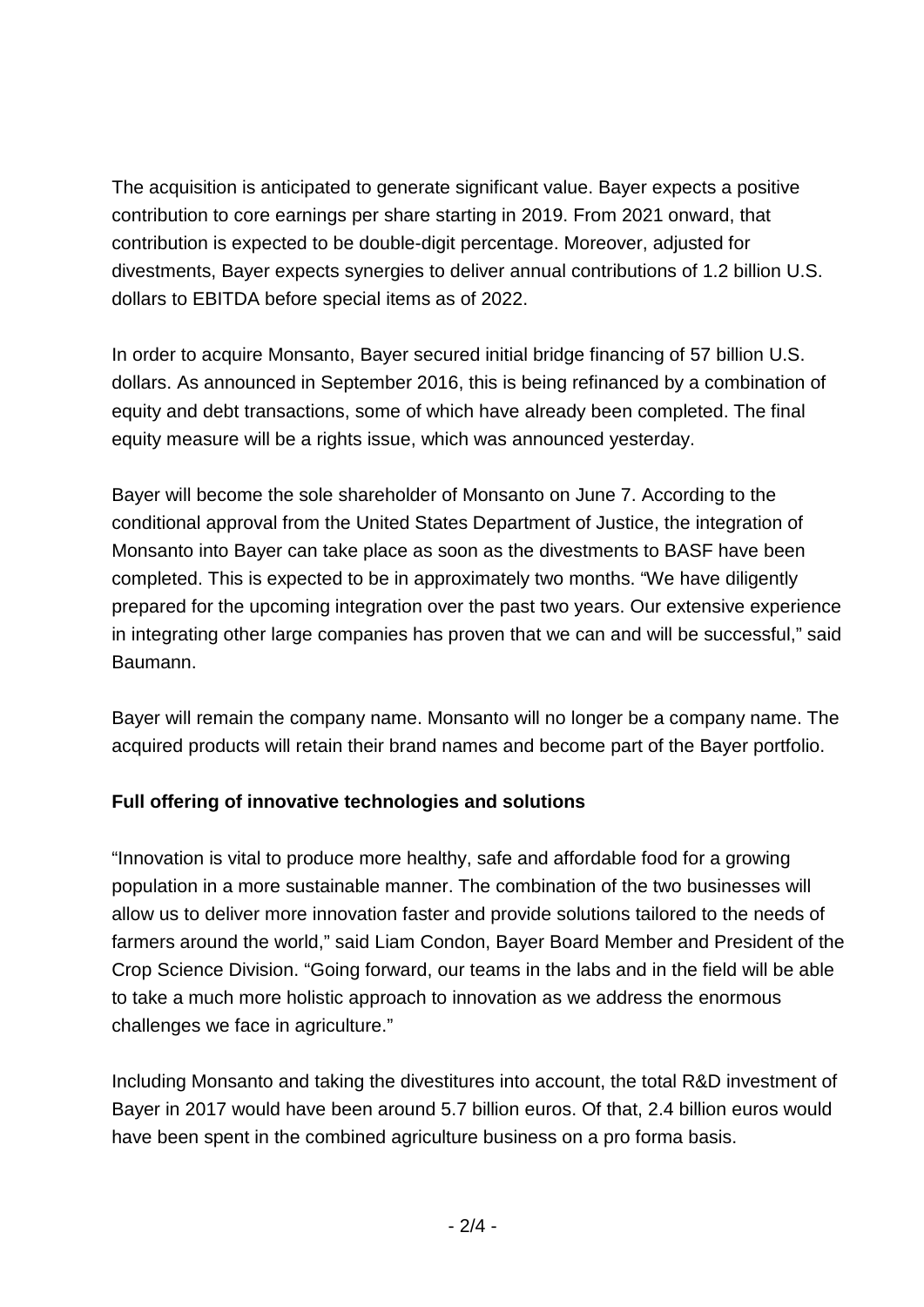#### **Strengthened commitment to sustainability and responsibility**

Bayer is fully aware of the heightened responsibility that a leadership position in agriculture entails. The company will continue to further strengthen its commitment in the area of sustainability. As a leader, Bayer is fully committed to upholding the highest ethical and responsibility standards, strengthening access to health and nutrition, and further reducing its environmental footprint. "We will apply the same rigor to achieving our sustainability targets as we do to our financial targets," said Baumann.

Bayer is also committed to further enhancing stakeholder engagement. Baumann said: "We aim to deepen our dialogue with society. We will listen to our critics and work together where we find common ground. Agriculture is too important to allow ideological differences to bring progress to a standstill. We have to talk to each other. We need to listen to each other. It's the only way to build bridges."

#### **About Bayer**

Bayer is a global enterprise with core competencies in the life science fields of health care and agriculture. Its products and services are designed to benefit people and improve their quality of life. At the same time, the Group aims to create value through innovation, growth and high earning power. Bayer is committed to the principles of sustainable development and to its social and ethical responsibilities as a corporate citizen. In fiscal 2017, the Group employed around 99,800 people and had sales of 35.0 billion euros. Capital expenditures amounted to 2.4 billion euros, R&D expenses to 4.5 billion euros. For more information, go to [www.bayer.com.](http://www.bayer.com/)

#### *Note to editors:*

*Bayer will be hosting a news conference call (in English) on this subject today. This can be followed at [www.live.bayer.com](http://www.live.bayer.com/)***:**

*- webcast of Werner Baumann's and Liam Condon's address and the Q&A session (from approx. 10:00 a.m. CEST)*

*- recording of the news conference call (in the course of the day)*